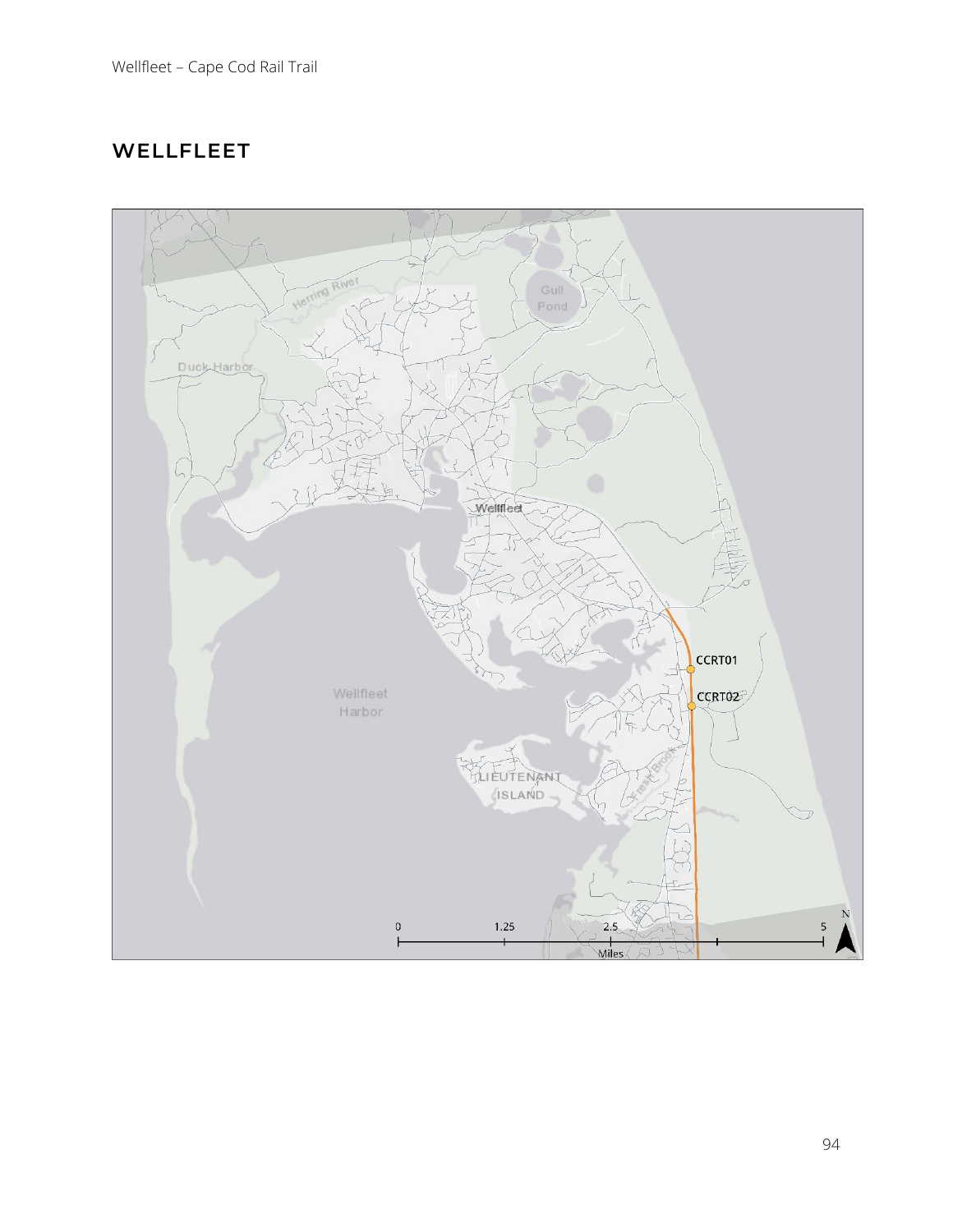## Cape Cod Rail Trail #1 (Cemetery Road)

### **CRASH HISTORY SURROUNDING THE CROSSING**

No crash history surrounding the crossing.

### **CEMETARY ROAD, ROAD SAFETY FEATURES**

| Dir.      | Advance<br>Warning<br>Signs | <b>Bike Trail</b><br>Crossing<br>Signs | Advance<br>Pavement<br><b>Markings</b> | Control<br>Type | Shark<br>Teeth<br>Yield<br><b>Markings</b> | Crosswalk<br>Markings | Median<br>Between<br>Crosswalk | Additional<br>Safety<br>Features | Visibility of<br><b>Bike Trails</b> | Grade                  | Posted<br>Speed<br>Limit | Avg. Lane<br>and<br>Shoulder<br>Width |
|-----------|-----------------------------|----------------------------------------|----------------------------------------|-----------------|--------------------------------------------|-----------------------|--------------------------------|----------------------------------|-------------------------------------|------------------------|--------------------------|---------------------------------------|
| <b>WB</b> | None                        | None                                   | None                                   | None            | None                                       | None                  | No                             | None                             | Good                                | None                   | None                     | 11/none<br>(one lane)                 |
| EB        | None                        | None                                   | None                                   | None            | None                                       | None                  | No                             | None                             | Good                                | Slight<br>Down<br>hill | None                     | 13/none<br>(one lane)                 |

\*Green wayfinding signage present as well.

#### **CAPE COD RAIL TRAIL BIKEWAY SAFETY FEATURES**

| Dir.      | Control<br>Type | Condition<br>of Signage | Pavement<br><b>Markings</b> | Advance<br><b>Warning</b><br>Signs | Sight<br>Distance | Width at<br>Intersection | Median<br>Approaching<br>Intersection | Other<br>Features | Crossing<br>Distance | Crosswalk<br>Style | Crosswalk<br>Width | Tactile<br>Warning<br>Plates |
|-----------|-----------------|-------------------------|-----------------------------|------------------------------------|-------------------|--------------------------|---------------------------------------|-------------------|----------------------|--------------------|--------------------|------------------------------|
| <b>NB</b> | None            | None                    | None                        | No                                 | Good              | $10^{\prime}$            | No.                                   | None              | 15'                  | None               | $10^{\circ}$       | None                         |
| <b>SB</b> | None            | None                    | None                        | No                                 | Good              | $10^{\circ}$             | No                                    | None              | 15'                  | None               | $10^{\circ}$       | None                         |

### **EXTRA NOTES**

Very rural location with little traffic. Cemetery Road is a dirt road.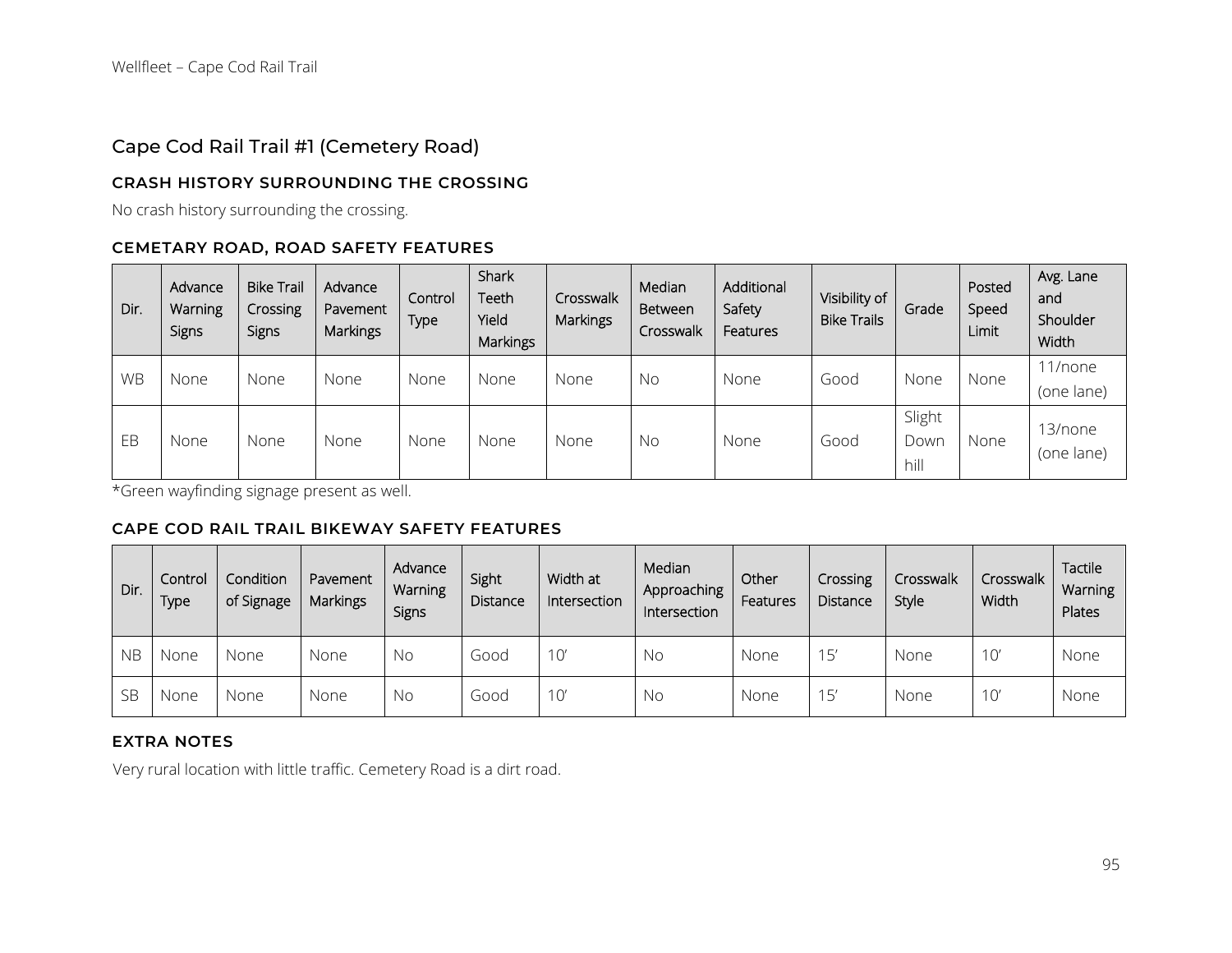### **IMAGES**

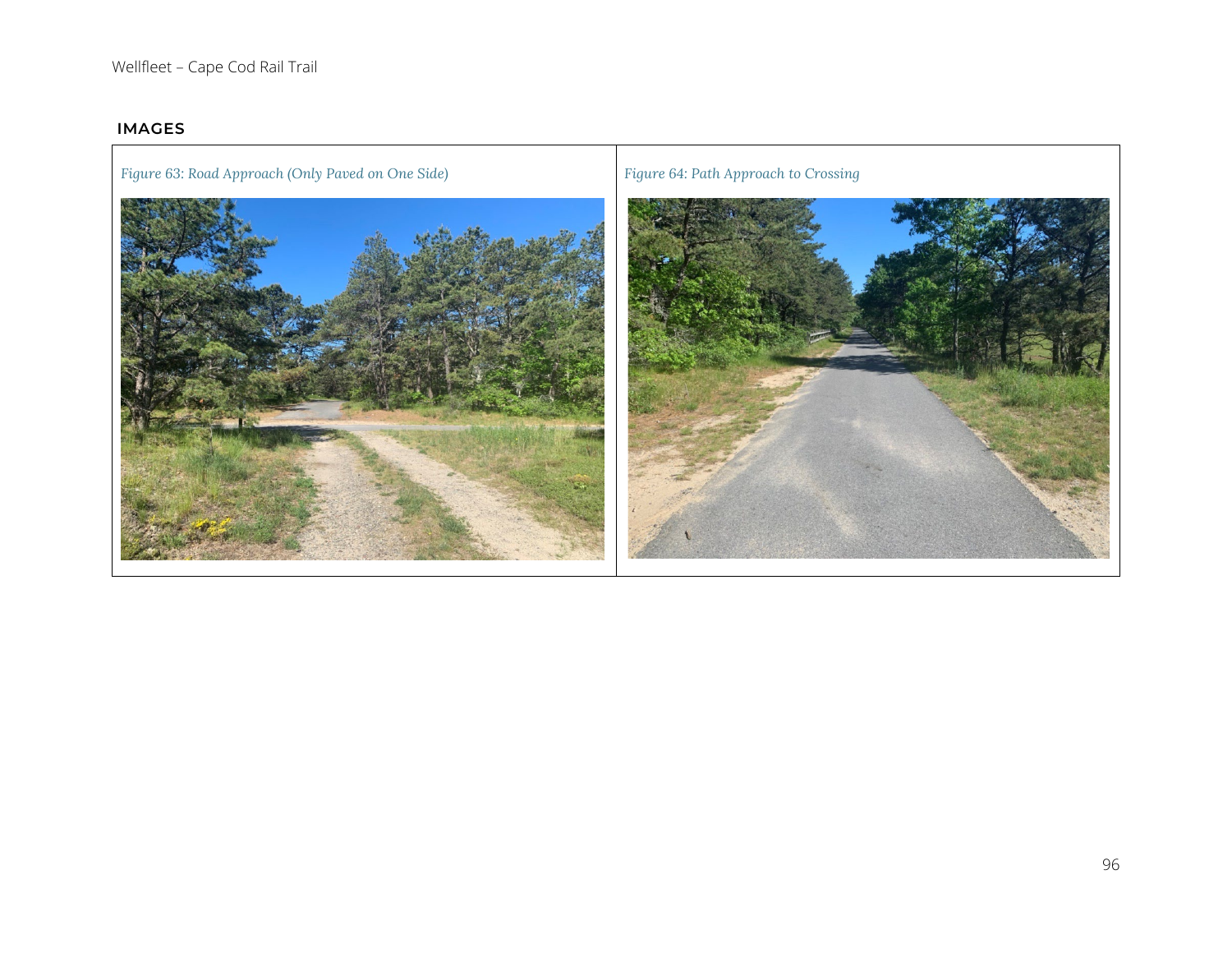# Cape Cod Rail Trail #2 (Marconi Beach Road)

### **CRASH HISTORY SURROUNDING THE CROSSING**

| Crash Date | Crash Time        | Crash Severity                      | Non-Motorist Action (All<br>Persons) | <b>Light Conditions</b> | Weather<br>Conditions      |
|------------|-------------------|-------------------------------------|--------------------------------------|-------------------------|----------------------------|
| 10/18/2015 | 4:50 PM           | Property damage only (none injured) | None                                 | Dusk                    | Clear                      |
| 6/20/2016  | 4:13 PM           | Property damage only (none injured) | None                                 | Daylight                | Clear                      |
| 6/21/2016  | $6:00 \text{ PM}$ | Property damage only (none injured) | None                                 | Daylight                | Clear                      |
| 8/5/2016   | 1:54 PM           | Property damage only (none injured) | None                                 | Daylight                | Clear                      |
| 8/4/2016   | 2:09 PM           | Non-fatal injury                    | None                                 | Daylight                | Clear                      |
| 9/17/2016  | 4:21 PM           | Property damage only (none injured) | None                                 | Daylight                | Clear                      |
| 6/2/2017   | 7:03 AM           | Non-fatal injury                    | None                                 | Daylight                | Clear                      |
| 9/15/2017  | 12:45 PM          | Property damage only (none injured) | None                                 | Daylight                | Clear                      |
| 6/1/2019   | 4:30 PM           | Non-fatal injury                    | P1: Pedestrian                       | Daylight                | Cloudy/Fog,<br>smog, smoke |

### **MARCONI BEACH ROAD, ROAD SAFETY FEATURES**

| Dir.      | Advance<br><b>Warning</b><br><b>Signs</b> | <b>Bike Trail</b><br>Crossing<br>Signs | Advance<br>Pavement<br>Markings | Control<br>Type | Shark<br>Teeth<br>Yield<br>Markings | Crosswalk<br>Markings | Median<br>Between<br>Crosswalk | Additional<br>Safety<br>Features | Visibility of<br><b>Bike Trail</b> | Grade | Posted<br>Speed<br>Limit | Avg. Lane<br>and<br>Shoulder<br>Width |
|-----------|-------------------------------------------|----------------------------------------|---------------------------------|-----------------|-------------------------------------|-----------------------|--------------------------------|----------------------------------|------------------------------------|-------|--------------------------|---------------------------------------|
|           |                                           |                                        |                                 |                 |                                     |                       |                                | RRFB, and                        |                                    |       |                          |                                       |
|           |                                           |                                        |                                 |                 |                                     |                       |                                | pavement                         |                                    |       |                          |                                       |
| <b>WB</b> | Good                                      | Good*                                  | Poor                            | None            | None                                | Poor                  | No                             | grooves (to                      | Good                               | None  | None                     | 13'/none                              |
|           |                                           |                                        |                                 |                 |                                     |                       |                                | encourage                        |                                    |       |                          |                                       |
|           |                                           |                                        |                                 |                 |                                     |                       |                                | reduced                          |                                    |       |                          |                                       |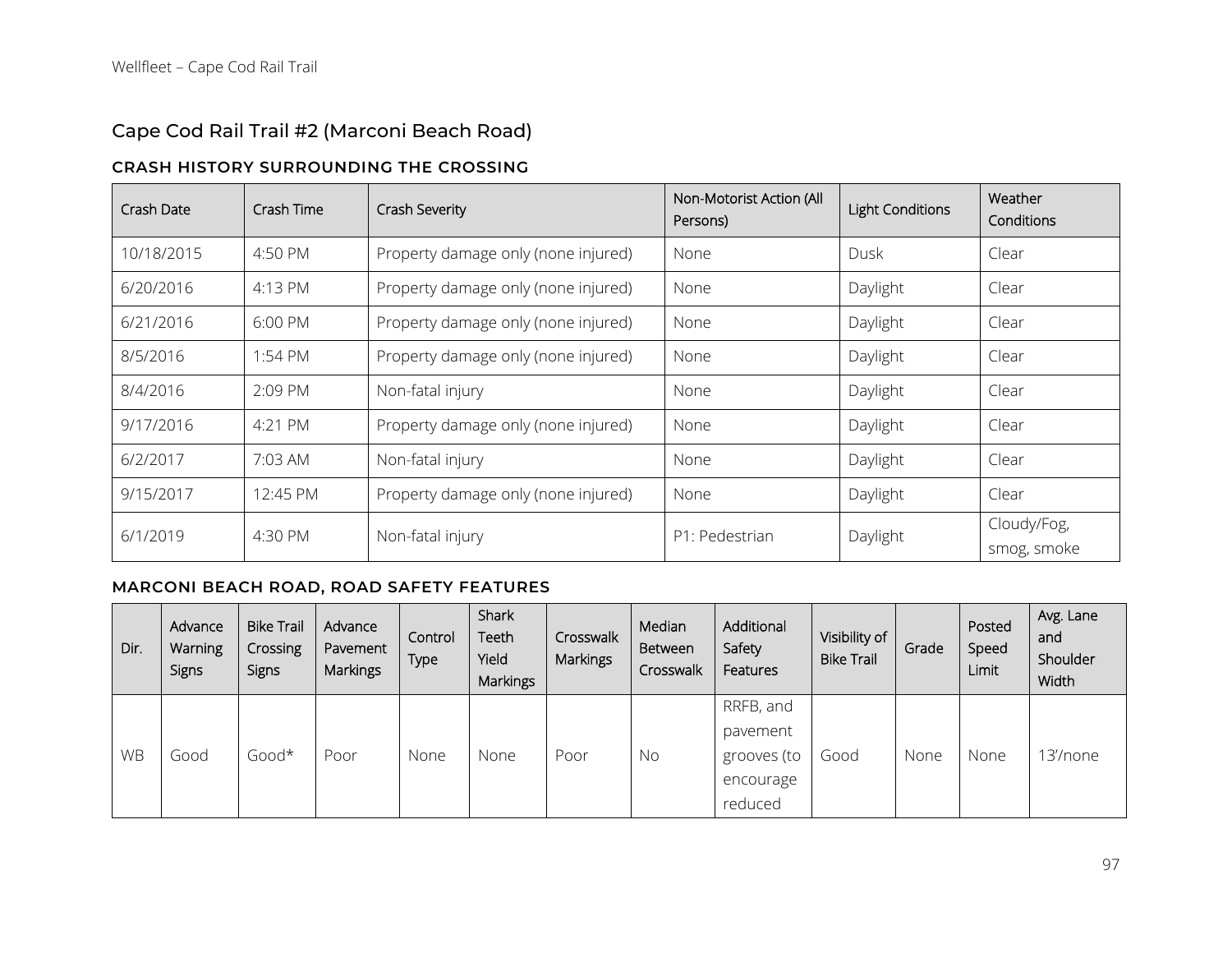|    |      |       |      |      |      |      |    | vehicle  |      |      |      |          |
|----|------|-------|------|------|------|------|----|----------|------|------|------|----------|
|    |      |       |      |      |      |      |    | speed)   |      |      |      |          |
|    |      |       |      |      |      |      |    | RRFB and |      |      |      |          |
| EB | Good | Good* | Fair | None | None | Fair | No | pavement | Good | None | None | 16'/none |
|    |      |       |      |      |      |      |    | grooves  |      |      |      |          |

\*Green wayfinding signage present as well.

\*\* Additionally, there is a State Law Stop Sign (on post with Bike Trail Crossing Signs)

### **CAPE COD RAIL TRAIL BIKEWAY SAFETY FEATURES**

| Dir.      | Control<br>Type | Condition<br>of Signage | Pavement<br><b>Markings</b> | Advance<br>Warning<br>Signs | Sight<br>Distance | Width at<br>Intersection | Median<br>Approaching<br>Intersection | Other<br>Features       | Crossing<br>Distance | Crosswalk<br>Style             | Crosswalk<br>Width | Tactile<br>Warning<br>Plates |
|-----------|-----------------|-------------------------|-----------------------------|-----------------------------|-------------------|--------------------------|---------------------------------------|-------------------------|----------------------|--------------------------------|--------------------|------------------------------|
| <b>NB</b> | Stop            | Good                    | Fair                        | Yes                         | Good              | 13'                      | Yes                                   | <b>RRFB</b><br>(Button) | 35'                  | Standard<br>w/ yellow<br>paint | 14'                | None                         |
| <b>SB</b> | Stop            | Good                    | Fair                        | Yes                         | Good              | 13'                      | Yes                                   | <b>RRFB</b><br>(Button) | 35'                  | Standard<br>w/ yellow<br>paint | 14'                | None                         |

### **EXTRA NOTES**

Beach road, increased traffic